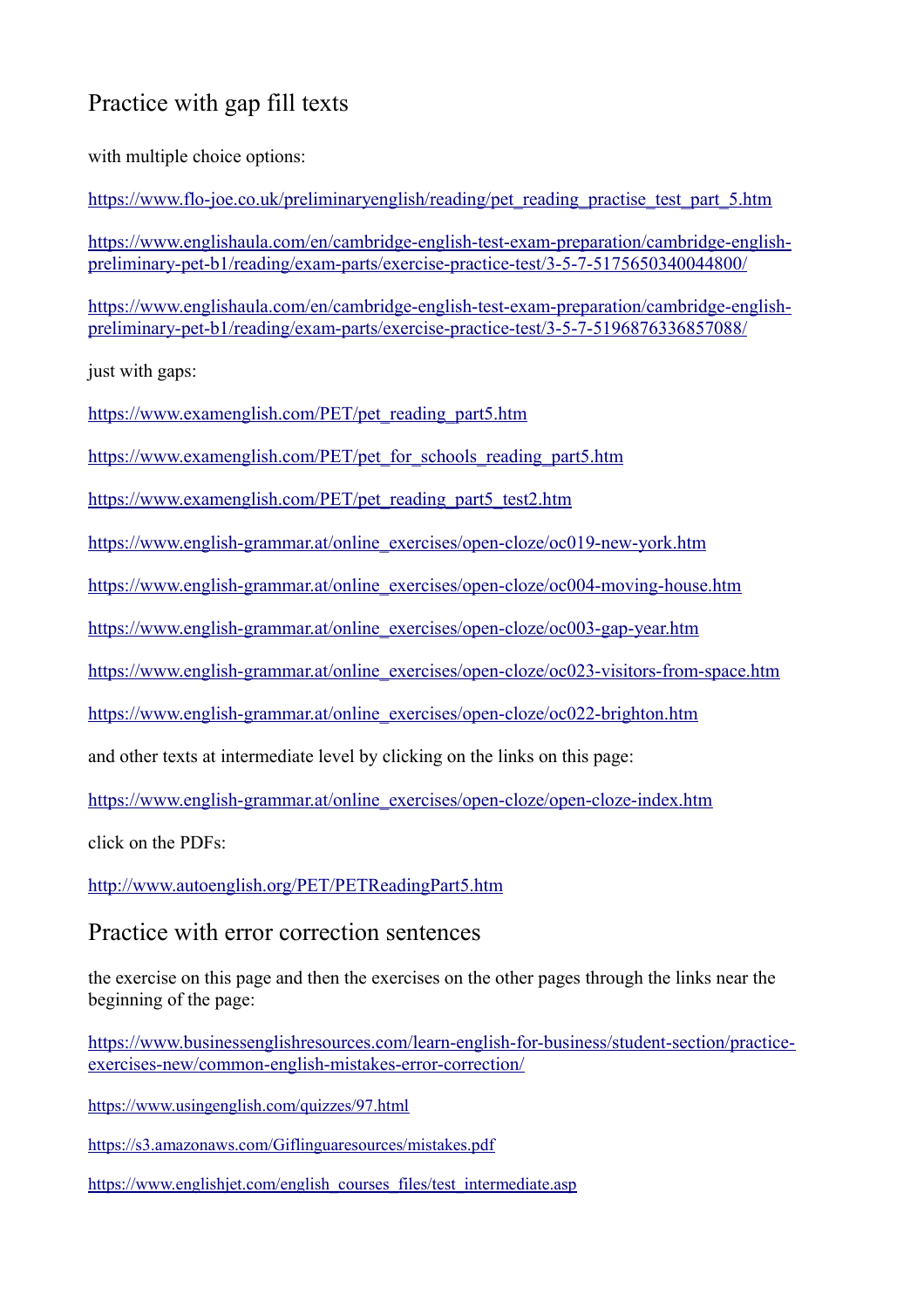#### <https://www.learnclick.com/cloze/show/771>

see all the links here:

## <https://www.englishforeveryone.org/Topics/Sentence-Correction.htm>

Then this:

Error identification – Extra practice exercises. Decide which part of the sentence is grammatically incorrect. Then look at the answers below.

- 1. I enjoyed study geography at school and now I've enrolled at the Economics Faculty.
- 2. I used to be keen of all scientific subjects but now I would prefer to study art.
- 3. I want meet your sister when she comes to see you she sounds very nice.
- 4. My friends tell the English exam is quite difficult but I'm not worried.
- 5. The tickets, which are extremely good value, can be buy from large supermarkets.
- 6. The number of people which asked for the discount was low but grew during the summer period.
- 7. He wanted always to be a doctor and after doing medicine he now works in a hospital.
- 8. The informations they gave us was not very helpful so I consulted the website instead.
- 9. There isn't many time, do you think we should get a taxi to the exhibition centre?
- 10. He graduated in languages in June and is now thinking of do a second degree in psychology.
- 11. The policeman showed us an identikit picture of the man who steal the car.
- 12. How long does it take to get the station on foot from your house
- 13. I was so angry that I took the watch broken to the jewellers to get my money back.
- 14. He rang me this morning for tell me that he had passed his driving test.
- 15. I won't be able to go on holiday this year unless I will get a part-time job.
- 16. It was so nice day that they decided to have a picnic in the field.
- 17. I haven't never seen anybody who rides a horse so well before.
- 18. My boyfriend always takes me to see horror films, but I don't like very much.
- 19. We went to Guatemala last year so we were tired of the usual beach holiday.
- 20. I've gone to Marbella. I remember it well. A busy town with a nice modern promenade and picturesque 'piazze'.

## ANSWERS WITH EXPLANATIONS

- 1. I enjoyed **studying**  $(\text{'enjoy'} + \text{ing})$
- 2. keen **on** (keen + **on** = essere appassionato **di**)
- 3. want **to** ('want'+ **to** + verb)
- 4. tell **me** ('tell' + person (me/you/him/her etc); nb. 'say'**non** è seguito dalla persona)
- 5. can be **bought** (to be + past participle = **passive**)
- 6. **who** (relative pronoun 'who' = people)